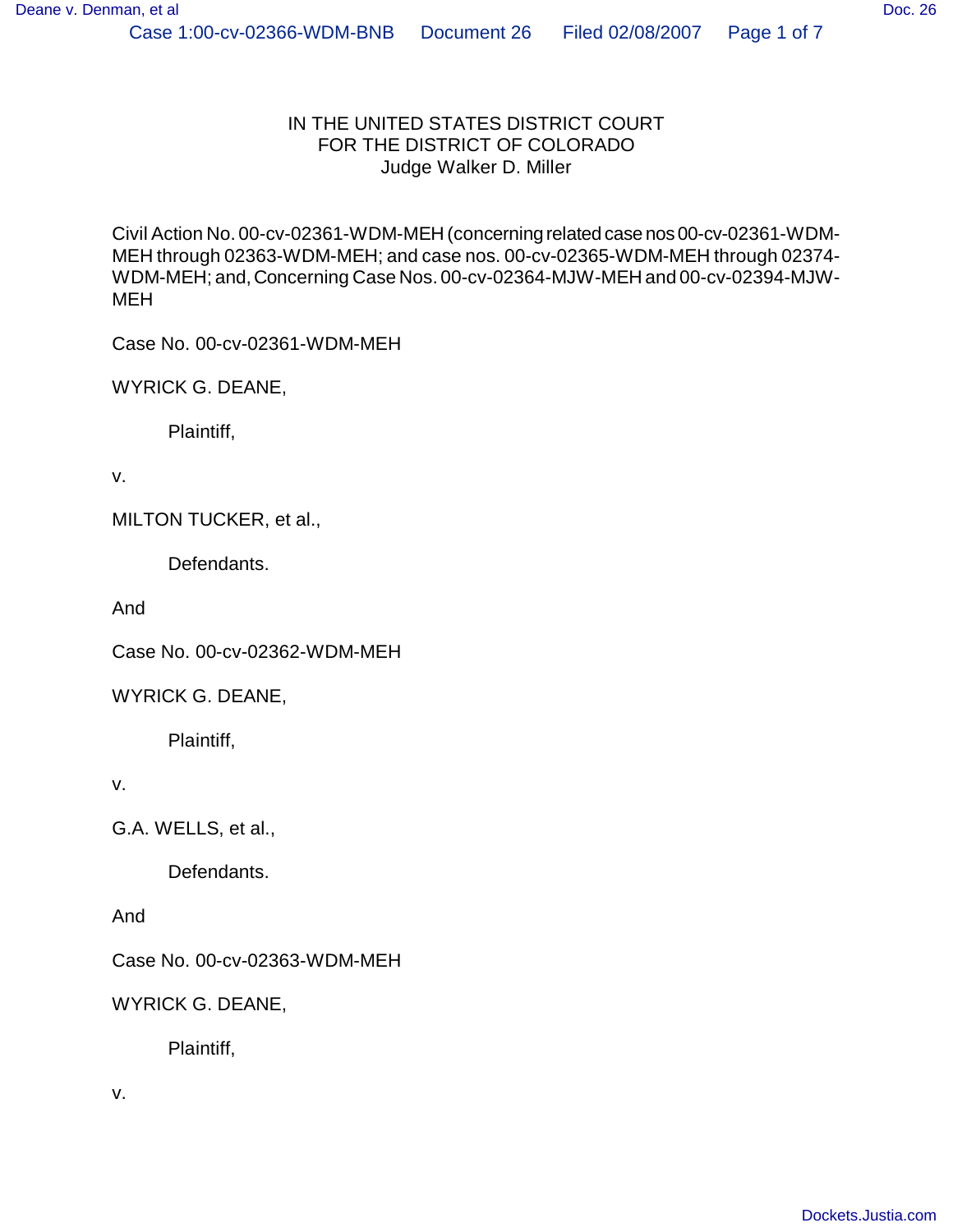FRANK L. HUDNER, et al.,

Defendants.

And

Case No. 00–cv-02364-MJW-MEH

Wyrick G. Deane,

Plaintiff,

v.

S.Q. CAREY, et al.,

Defendants.

And

Case No. 00-cv-02365-WDM-MEH

WYRICK G. DEANE,

Plantiff,

v.

ADOLPH HIRSCH, et al.,

Defendants.

And

Case No. 00-cv-02366-WDM-MEH

WYRICK G. DEANE,

Plaintiff,

v.

ASHEL A. DENMAN, et al.,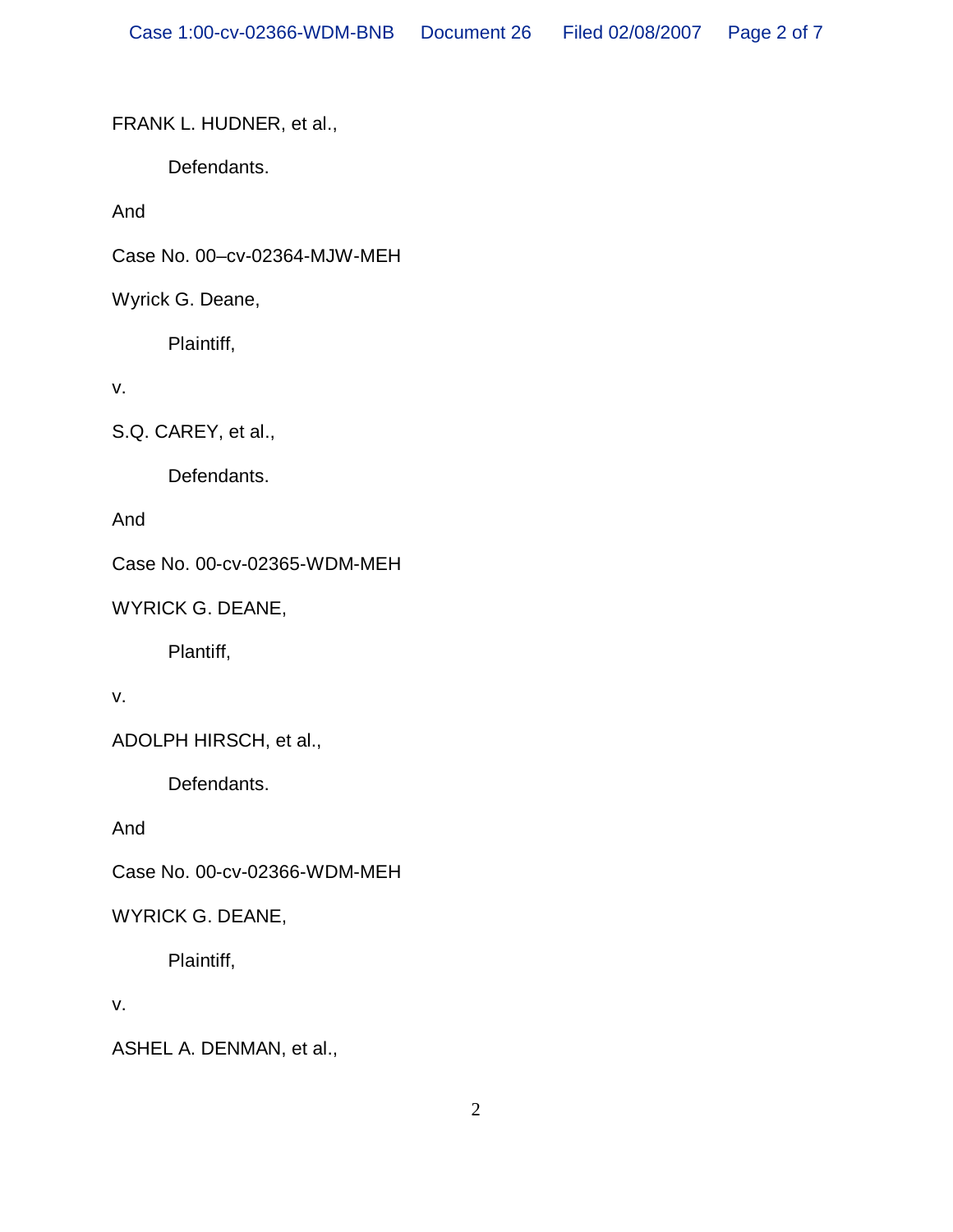Defendants.

And

Case No. 00-cv-02367-WDM-MEH

WYRICK G. DEANE,

Plaintiff,

v.

CHARLES W. DURAND, et al.,

Defendants.

And

Case No. 00-cv-02368-WDM-MEH

WYRICK G. DEANE,

Plaintiff,

v.

C.W. DURAND, et al.,

Defendants.

And

Case No. 00-cv-02369-WDM-MEH

WYRICK G. DEANE,

Plaintiff,

v.

EDWARD CHARLTON, et al.,

Defendants.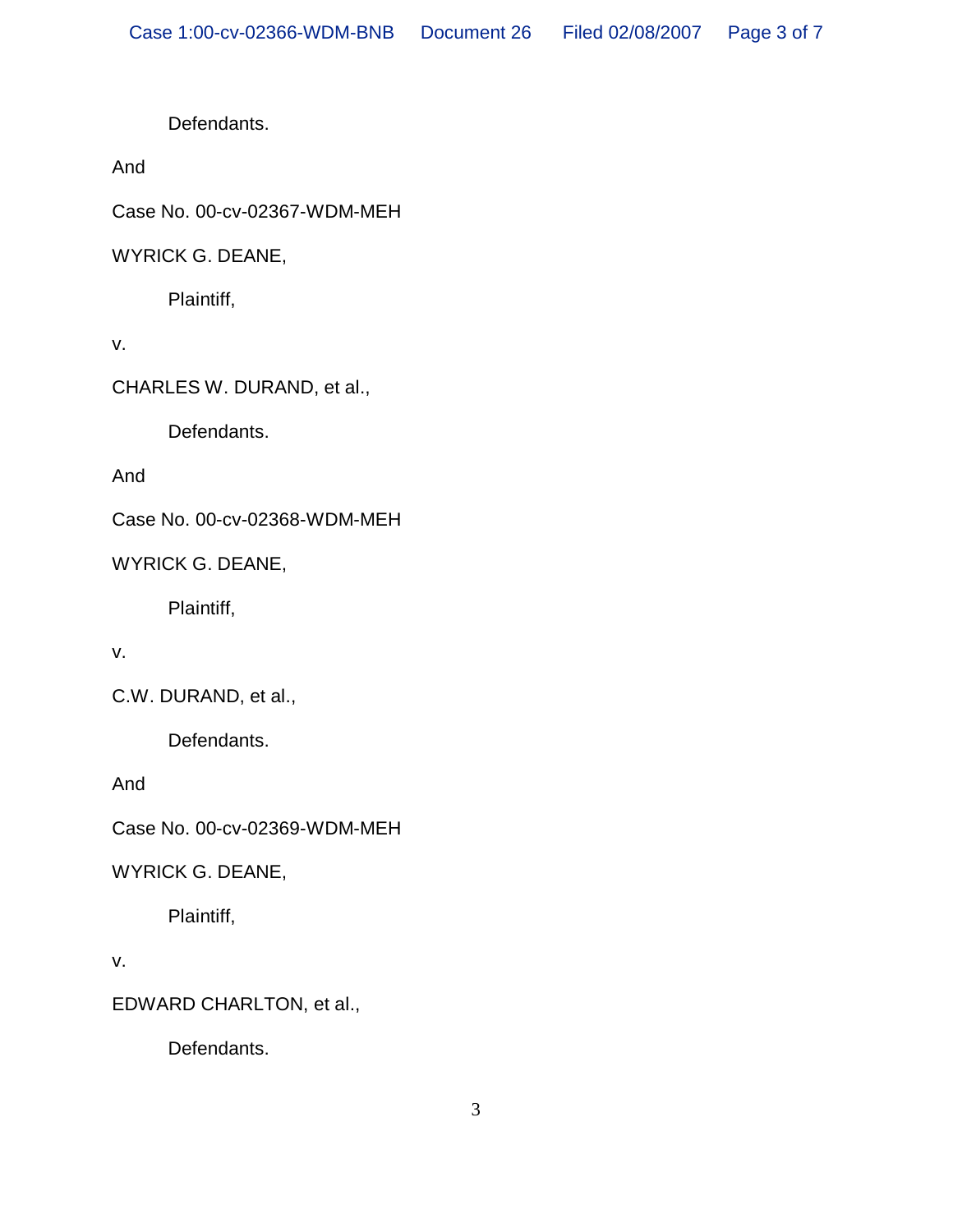And

Case No. 00-cv-02370-WDM-MEH

WYRICK G. DEANE,

Plaintiff,

v.

MILTON TUCKER, et al.,

Defendants.

And

Case No. 00-cv-02371-WDM-MEH

WYRICK G. DEANE,

Plaintiff,

WALTER H. GRAVES, et al.,

Defendants.

And

Case No. 00-cv-02372-WDM-MEH

WYRICK G. DEANE,

Plaintiff,

v.

J. ADOLPH HIRSCH, et al.,

Defendants.

And

Civil Action No. 00-cv-02373-WDM-MEH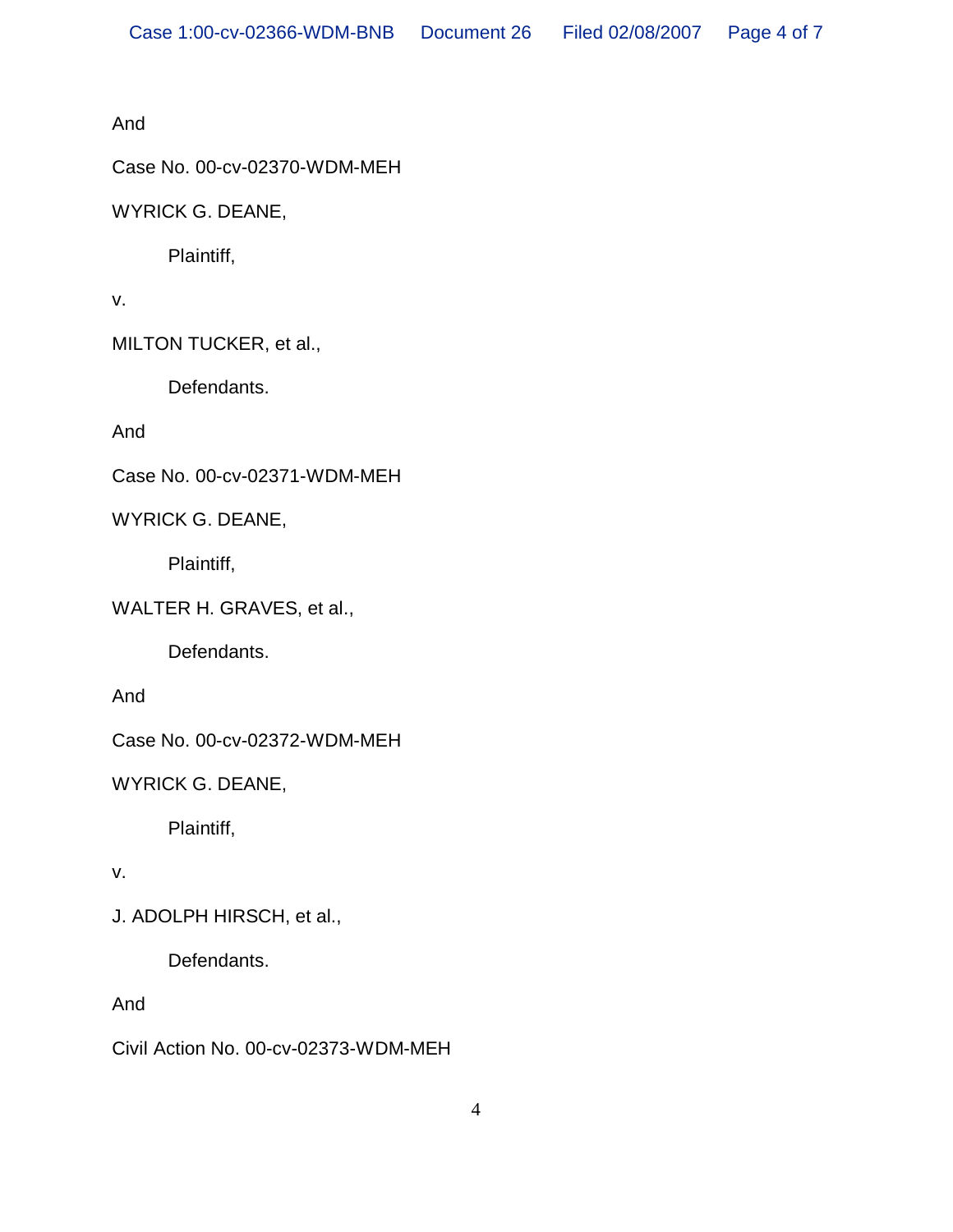WYRICK G. DEANE,

Plaintiff,

v.

G.A. WELLS, et al.,

Defendants.

And

Case No. 00-cv-02374-WDM-MEH

WYRICK G. DEANE,

Plaintiff,

v.

S.W. KEANE, et al,

Defendants.

And

Case No. 00-cv-02394-MJW-OES

NANCY OLIPHANT, et al.,

Plaintiffs,

v.

FRANCO MINING COMPANY, et al.,

Defendants.

## **ORDER OF CONSOLIDATION**

\_\_\_\_\_\_\_\_\_\_\_\_\_\_\_\_\_\_\_\_\_\_\_\_\_\_\_\_\_\_\_\_\_\_\_\_\_\_\_\_\_\_\_\_\_\_\_\_\_\_\_\_\_\_\_\_\_\_\_\_\_\_\_\_\_\_

\_\_\_\_\_\_\_\_\_\_\_\_\_\_\_\_\_\_\_\_\_\_\_\_\_\_\_\_\_\_\_\_\_\_\_\_\_\_\_\_\_\_\_\_\_\_\_\_\_\_\_\_\_\_\_\_\_\_\_\_\_\_\_\_\_\_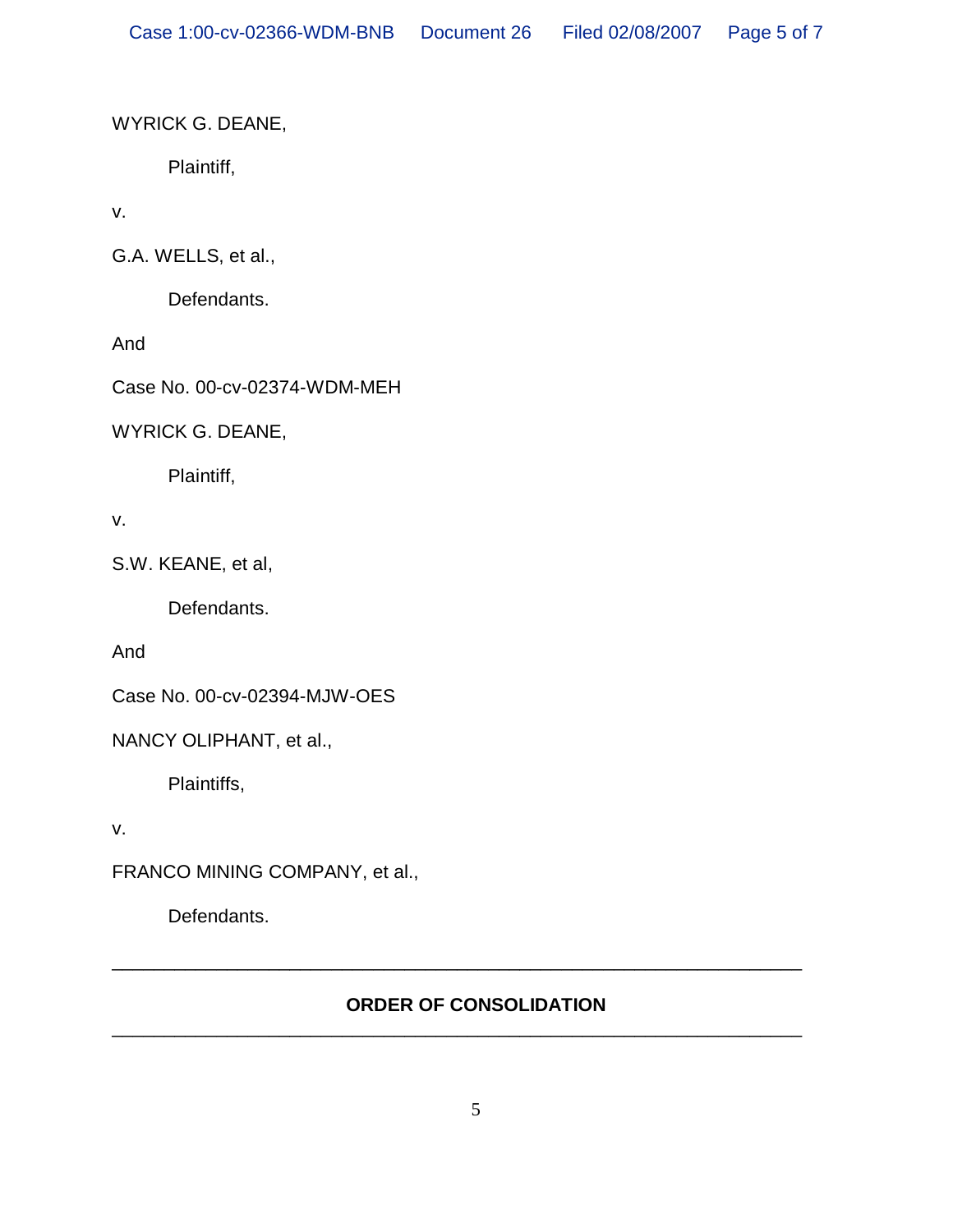This matter is before me on the Joint Motion to Issue Notice to Pitkin County Pursuant to Colo. Rev. Stat. § 30-28-101(10)(c)(11), and for Entry of Order Approving Proposed Global Settlement, filed February 1, 2007. The parties state that there has been a complete settlement of these related, yet unconsolidated cases. The settlement of each case appears to be dependent upon the settlement of the other 14 related cases. Obviously, these 15 cases involve common issues of law or fact which should be consolidated into one action pursuant to Fed. R. Civ. P. 42 and D.C.COLO.LCivR 42.1. The case with the oldest case number (Case no. 00-cv-02361-WDM-MEH) is assigned to me and any consolidation should be determined by me.

Review of the parties' joint motion and the nature of these cases makes it plain that in order to efficiently implement the parties' proposed settlement of these related cases I should *sua sponte* consolidate them.

Accordingly, it is ordered that the following actions are reopened and consolidated for all purposes into Civil Action No. 00-cv-02361-WDM-MEH<sup>1</sup>: 00-cv-02362-WDM-MEH, 00-cv-02363-WDM-MEH, 00-cv-02364-MJW-MEH, 00-cv-02365- WDM-MEH, 00-cv-02366-WDM-MEH, 00-cv-02367-WDM-MEH, 00-cv-02368-WDM-MEH, 00-cv-02369-WDM-MEH, 00-cv-02370-WDM-MEH, 00-cv-02371-WDM-MEH, 00 cv-02372-WDM-MEH, 00–cv-02373-WDM-MEH, 00-cv-02374-WDM-MEH, 00-cv-02394-MJW-MEH.

All future filings shall bear that caption number of 00-cv-02361-WDM-MEH.

<sup>&</sup>lt;sup>1</sup>Magistrate Judge O. Edward Schlatter has retired and Magistrate Judge Michael E. Hegarty has been assigned these cases.